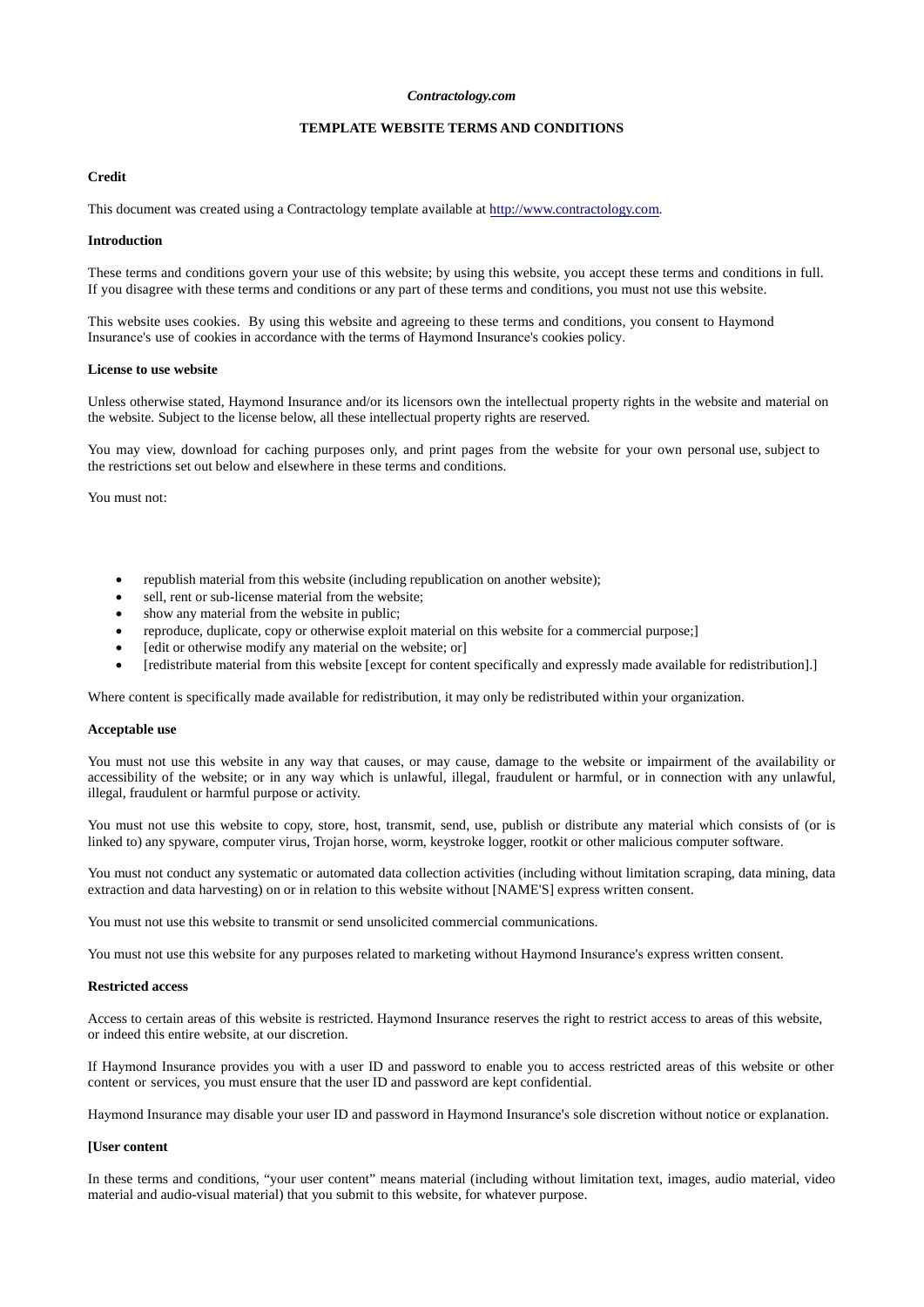You grant to Haymond Insurance a worldwide, irrevocable, non-exclusive, royalty-free license to use, reproduce, adapt, publish, translate and distribute your user content in any existing or future media. You also grant to Haymond Insurance the right to sublicense these rights, and the right to bring an action for infringement of these rights.

Your user content must not be illegal or unlawful, must not infringe any third party's legal rights, and must not be capable of giving rise to legal action whether against you or Haymond Insurance or a third party (in each case under any applicable law).

You must not submit any user content to the website that is or has ever been the subject of any threatened or actual legal proceedings or other similar complaint.

Haymond Insurance reserves the right to edit or remove any material submitted to this website, or stored on Haymond Insurance's servers, or hosted or published upon this website.

Notwithstanding Haymond Insurance's rights under these terms and conditions in relation to user content, Haymond Insurance does not undertake to monitor the submission of such content to, or the publication of such content on, this website.

## **No warranties**

This website is provided "as is" without any representations or warranties, express or implied. Haymond Insurance makes no representations or warranties in relation to this website or the information and materials provided on this website.

Without prejudice to the generality of the foregoing paragraph, Haymond Insurance does not warrant that:

- this website will be constantly available, or available at all; or
- the information on this website is complete, true, accurate or non-misleading.

Nothing on this website constitutes, or is meant to constitute, advice of any kind. If you require advice in relation to any legal, financial or medical matter you should consult an appropriate professional.

## **Limitations of liability**

Haymond Insurance will not be liable to you (whether under the law of contact, the law of torts or otherwise) in relation to the contents of, or use of, or otherwise in connection with, this website:

- to the extent that the website is provided free-of-charge, for any direct loss;
- for any indirect, special or consequential loss; or
- for any business losses, loss of revenue, income, profits or anticipated savings, loss of contracts or business relationships, loss of reputation or goodwill, or loss or corruption of information or data.

These limitations of liability apply even if Haymond Insurance has been expressly advised of the potential loss.

### **Exceptions**

Nothing in this website disclaimer will exclude or limit any warranty implied by law that it would be unlawful to exclude or limit; and nothing in this website disclaimer will exclude or limit Haymond Insurance's liability in respect of any:

- death or personal injury caused by Haymond Insurance negligence;
- fraud or fraudulent misrepresentation on the part of Haymond Insurance; or
- matter which it would be illegal or unlawful for Haymond Insurance to exclude or limit, or to attempt or purport to exclude or limit, its liability.

## **Reasonableness**

By using this website, you agree that the exclusions and limitations of liability set out in this website disclaimer are reasonable.

If you do not think they are reasonable, you must not use this website.

## **Other parties**

You accept that, as a limited liability entity, Haymond Insurance has an interest in limiting the personal liability of its officers and employees. You agree that you will not bring any claim personally against Haymond Insurance officers or employees in respect of any losses you suffer in connection with the website.

Without prejudice to the foregoing paragraph, you agree that the limitations of warranties and liability set out in this website disclaimer will protect Haymond Insurance officers, employees, agents, subsidiaries, successors, assigns and sub-contractors as well as Haymond Insurance.

### **Unenforceable provisions**

If any provision of this website disclaimer is, or is found to be, unenforceable under applicable law, that will not affect